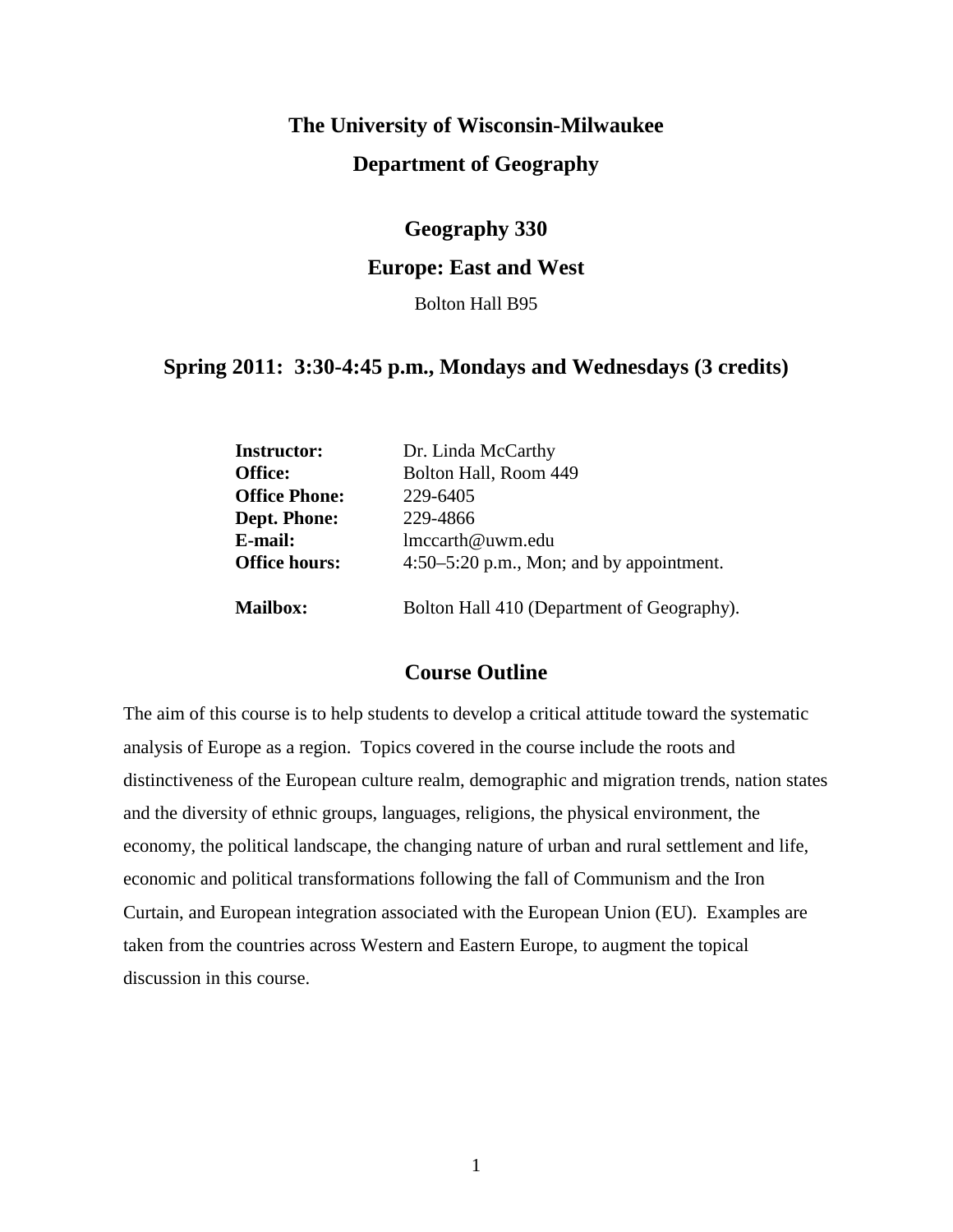# **Topics and Readings**

#### **Introduction**

**Mon Jan 24** Introduction to the course. *Required Readings: Ostergren & Rice, Ch. 1, 17-31.*

**Wed Jan 26** Defining Europe as a continent and culture area. *Required Readings: Ostergren & Rice, Ch. 1, 1-9.*

#### **The Physical Environment**

**Mon Jan 31** The physical environment; Climate and vegetation.

*Required Readings: Ostergren & Rice, Ch. 2, 35-61; Ch. 4, p. 103-104; 110-113.*

## **The Demographic Landscape**

**Wed Feb 2** Population distribution; Trends in fertility and mortality.

*Required Readings: Ostergren & Rice, Ch. 3, 67-68; 76-87; 90-97.*

**Mon Feb 7** Population movements: internal and international migration. *Required Readings: Ostergren & Rice, Ch. 3, 87-90; 97-99.*

#### **Nation States and Ethnicity**

**Wed Feb 9** Language; Religion.

*Required Readings: Ostergren & Rice, Ch. 1, 11-15; Ch. 5, 135-163, and Ch. 6, 165-184.*

**Mon Feb 14** The evolution of the European state system. *Required Readings: Ostergren & Rice, Ch. 1, 17; Ch. 3, 70-76; Ch. 7, 199-207*

**Wed Feb 16** Ethnic conflict in Europe: The case of Northern Ireland. *Required Readings: Ostergren & Rice, Ch. 7, 221.*

**Mon Feb 21** Nation states and Ethnic Minorities: The case of the former Yugoslavia. *Required Readings: Berentsen Ostergren & Rice, Ch. 1, 27-28, Ch. 7, 203-204.*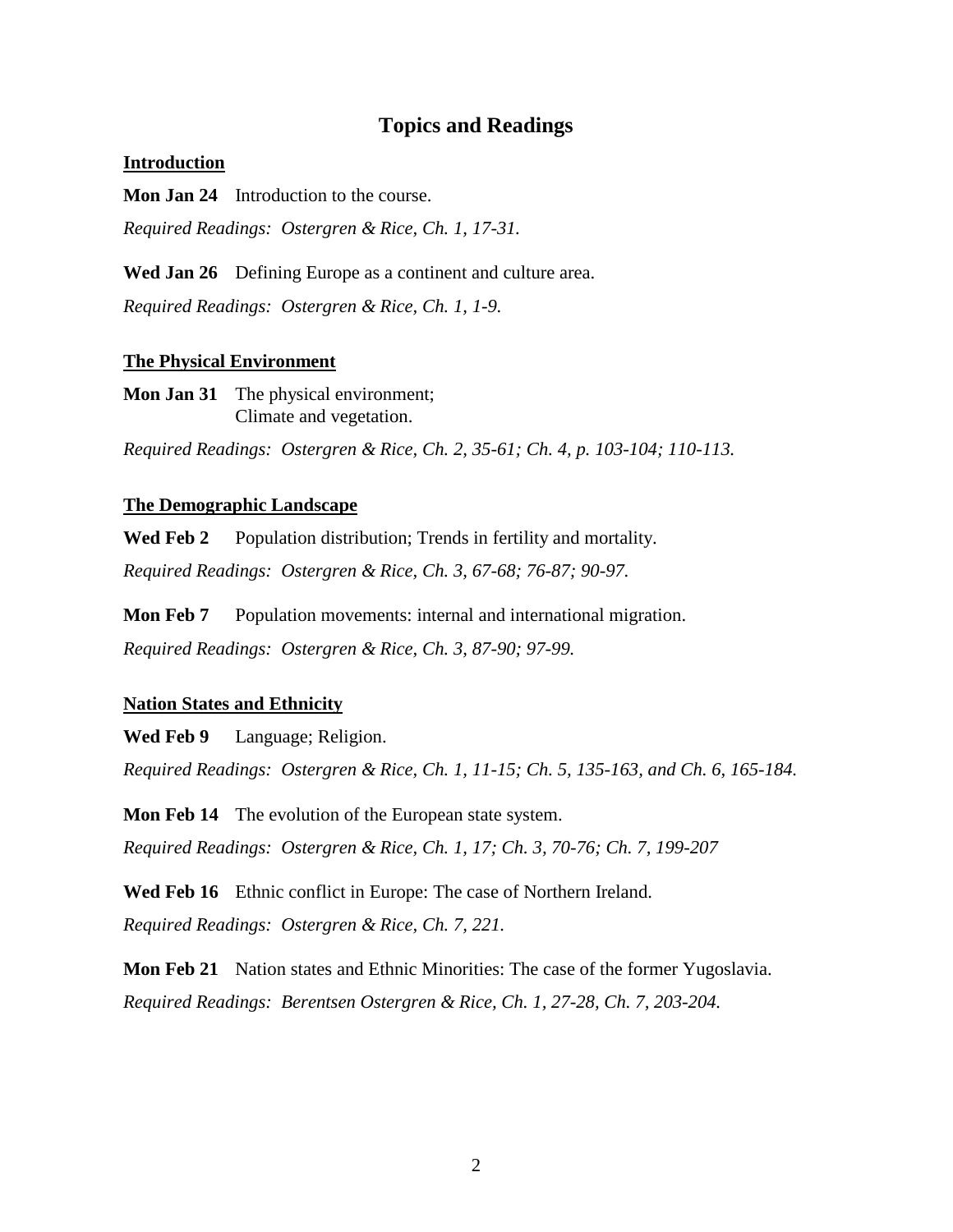#### **Wed Feb 23 \*\*\*\*\* EXAM 1 - IN CLASS \*\*\*\*\***

#### **The Economy**

**Mon Feb 28** Agriculture and fishing.

*Required Readings: Ostergren & Rice, Ch. 1, 9-10; Ch. 3, 68-70; Ch. 4, 107-110; Ch. 7, 215; Ch. 10, 299-301; Ch. 2, 62-66.*

**Wed Mar 2** The Environment; Resources.

*Required Readings: Ostergren & Rice, Ch. 4, 118-123; 126-131*

**Mon Mar 7** The changing economic base within Europe.

*Required Readings: Ostergren & Rice, Ch. 4, 117-118; Ch. 10, 297-298; 301-312; 319-329; Ch. 11, 330-336.*

## **Urban Settlement**

**Wed Mar 9** The urbanization of Europe I: Greek and Roman cities.

*Required Readings: Ostergren & Rice, Ch. 1, 10-11; Ch. 8, 233-240*

**Mon Mar 14** The urbanization of Europe II: From the Dark Ages to Medieval, Renaissance, Baroque, and industrial cities.

*Required Readings: Ostergren & Rice, Ch. 1, 15-17; Ch. 8, 241-263*

**Wed Mar 16** City planning in Europe.

*Required Readings: Ostergren & Rice, Ch . 9, 264-293*

#### **Mon Mar 21 + Wed. Mar 23 \*\*\* NO CLASS – SPRING BREAK \*\*\***

#### **The Political Quilt**

**Mon Mar 28** The integration of European nation states into international and supra-national economic and political regions after 1945.

*Required Readings: Ostergren & Rice, Ch. 7, 207-209*

## **Wed Mar 30 \*\*\*\*\* EXAM 2 - IN CLASS \*\*\*\*\***

**Mon Apr 4** The supra-national state: the creation of the European Union (EU). *Required Readings: Ostergren & Rice, Ch. 7, 209-219*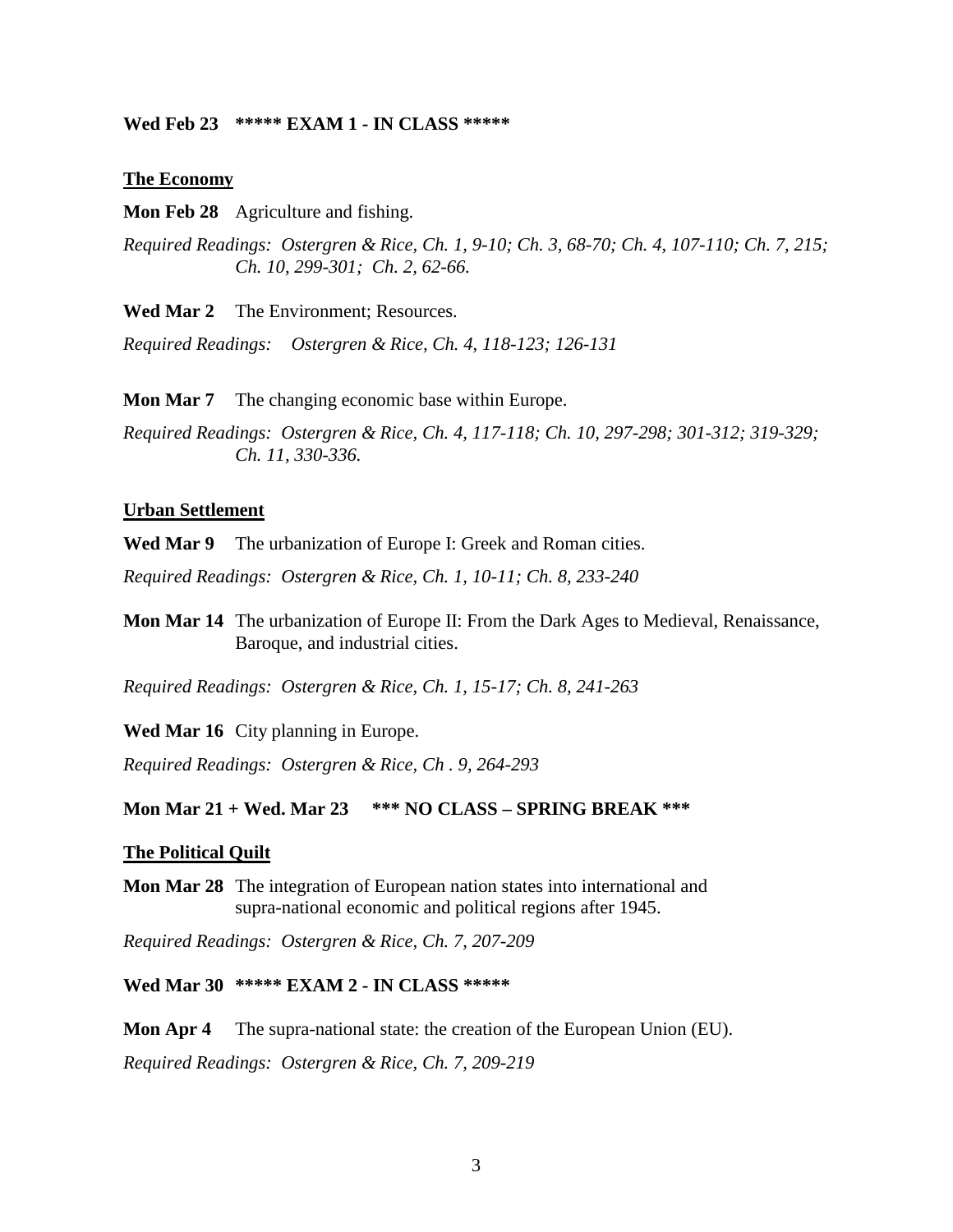**Wed Apr 6** Further EU economic & political integration; Problems of integration. *Required Readings: Ostergren & Rice, Ch. 7, 220-230*

**Mon Apr 11** EU enlargement: 2004 and beyond. *Required Readings: Ostergren & Rice, Ch. 7, 219-220*

## **Wed Apr 13 \*\*\* IN CLASS VIDEO AND QUESTIONNAIRE – 1 BONUS POINT \*\*\***

**Mon Apr 18** European Union integration and European public opinion. *Required Readings: Ostergren & Rice, Ch. 12, 365-370.*

**Wed Apr 20** The European Union and international issues. *Required Readings: Ostergren & Rice, Ch . 4, 129-131*

#### **The "New" Europe**

**Mon Apr 25** The "Quiet Revolutions" of 1989; Economic and Political Transformations in Eastern Europe.

*Required Readings: Ostergren & Rice, Ch. 1, 23; Ch. 7, 205.*

**Wed Apr 27** Legacies of division and problems of re-unification: The case of Berlin. *Required Readings: Ostergren & Rice, Ch. 8, 258; Ch. 9, 274-275; 290-291.*

**Mon May 2** The future of Europe.

**\*\*\*\*\* PowerPoint Project DUE BY BEGINNING OF CLASS \*\*\*\*\***

*Required Readings: Ostergren & Rice, Ch. 12, 370-372.*

**Wed May 4 Student PowerPoint Presentations**.

**Mon May 9 Student PowerPoint Presentations**.

**Wed May 11 Student PowerPoint Presentations**.

**Wed May 18 \*\*\*\*\* Exam 3, 3:00 – 4:15 p.m. \*\*\*\*\***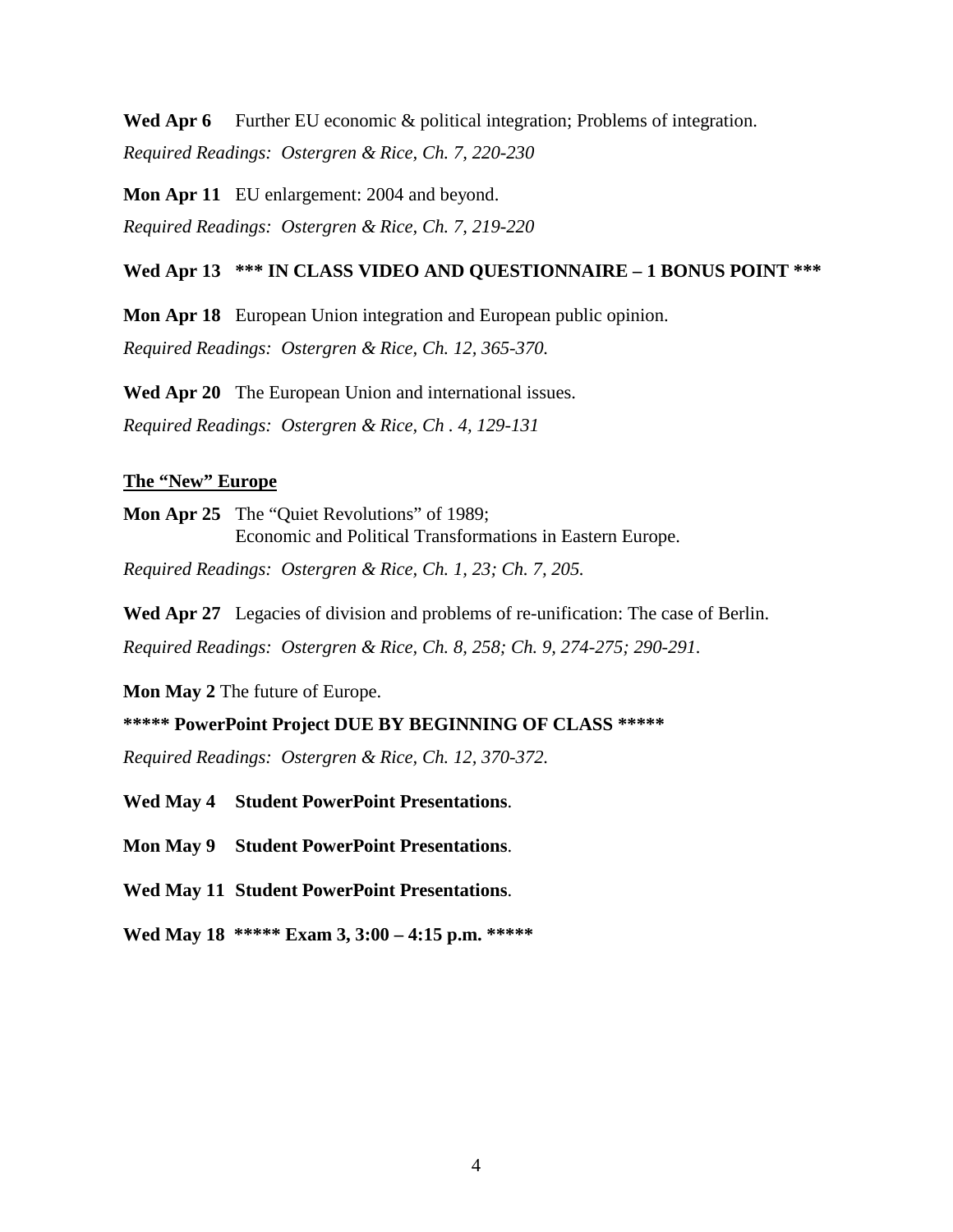## **Required Readings**

- 1. Ostergren, Robert C. and Rice, John G. (2004) The Europeans: A Geography of People, Culture, and Environment, Guildford Press, New York and London.
- 2. Handouts distributed in class.

## **Course Requirements**

The format of this course is primarily lectures with some in class discussion. Students are expected to attend all lectures, participate in any class discussions, read the required materials, take all exams, and complete the project (project, presentation, attendance).

The exams are based on material from both lectures and required readings. The lectures provide the most important and up-to-date part of the course material—the lectures represent the structure of the course, and so should not be missed—a good grasp of your comprehensive lecture notes will help you do well in the 3 exams. The material in the lectures and required readings complement each other, however—one is not a substitute for the other—students need to both attend the lectures and take good notes *and* cover the required readings in order to excel in the 3 exams.

If you miss class, it is your responsibility to obtain copies of class notes from other class members. I do not provide the lecture notes to students.

Grades in this course will be assigned based on your performance in the three examinations containing 50 multiple-choice questions, and the project, as follows:

#### **Exam 1** (25 percent of grade):

Covering material (lectures and required readings) from the beginning of the semester up to the first exam. In class – Wednesday, February 23.

#### **Exam 2** (25 percent of grade):

Covering material (lectures and required readings) between the first and second exams. In class – Wednesday, March 30.

#### **Exam 3** (25 percent of grade):

Covering material (lectures and required readings) between the second and third exams. Exam Week – Wednesday, May, 18, 3:00 – 4:15 p.m.

## **Project** (25 percent of grade) - details provided in class:

PowerPoint presentation: Due: Mon., May 2 at beginning of class (18%); PowerPoint presentation in class on: Wed., May 4; Mon., May 9; or Wed. May 11 (5%) – based on sign-up sheet.

PowerPoint presentation attendance on each of two days not presenting: 2% (1% each day)

#### **Bonus Point** (additional 1 percentage points):

**Wed Apr. 13** Video and questionnaire **\*\*\*\*\* 1 bonus point \*\*\*\*\***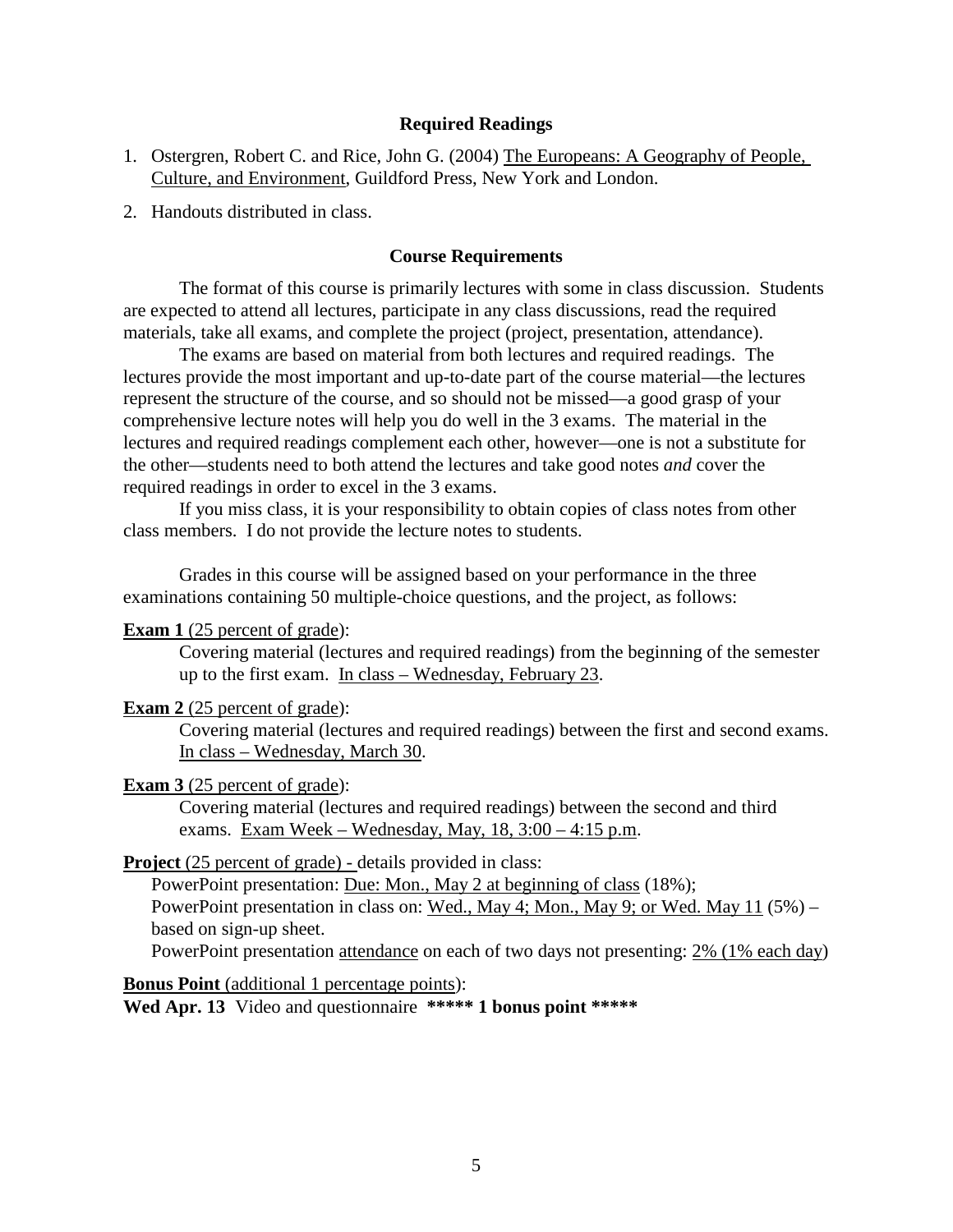A **makeup examination** will be provided for the exams only for students with unavoidable or legitimate absences (for example, verified illness, subpoenas, jury duty, and military service). It is the responsibility of the student to notify the instructor of such circumstances before the exam. Students are expected to notify me as far in advance of the examination as possible; two days notice is normally required. Please send an e-mail or leave a detailed message on the instructor's voicemail or the Department of Geography's voicemail if you are unable to contact the instructor in person.

For all students requesting a makeup examination, it is the responsibility of students to provide written verification setting out why they were not able to take the exam on the day and at the time in the syllabus. In order to be fair to all students, it will **not** be possible to provide a makeup examination for students who fail to provide written verification and to notify me before the exam (except in exceptional cases). The exceptional cases for allowing a makeup without prior notification include unexpected reasons (e.g. car accident on the way to the exam, very sudden illness requiring an emergency room visit just prior to the exam, etc.). If an unexpected event such as this prevents the student for notifying the instructor before the exam, the student is required to contact the instructor as soon as possible and to provide written verification (e.g. police report of a car accident, emergency room documentation, etc.).

Unless a legitimate reason (a verified illness, hospital stay, jury duty, etc.) prevents it, the makeup examination must be taken before the next class meeting. Once a makeup examination is arranged for a student, it is the student's responsibility to show up at the time and place arranged. A subsequent makeup examination will **not** be arranged if the student fails to show up for reasons, such as not being able to find the room for the makeup examination.

Make-up exams are usually essay format.

Grades are assigned using the following scale:

| 93-100%   | Achievement of outstanding quality.                    |
|-----------|--------------------------------------------------------|
| 90-92     | Achievement of slightly less than outstanding quality. |
| 87-89     | Achievement of slightly more than high quality.        |
| 83-86     | Achievement of high quality.                           |
| 80-82     | Achievement of slightly less than high quality.        |
| 77-79     | Work of slightly more than acceptable quality.         |
| $73 - 76$ | Work of acceptable quality.                            |
| 70-72     | Work of slightly less than acceptable quality.         |
| 67-69     | Work slightly below the quality expected.              |
| 63-66     | Below the quality expected.                            |
| $60 - 62$ | Barely above failing.                                  |
| $\leq$ 59 | Failure.                                               |
|           |                                                        |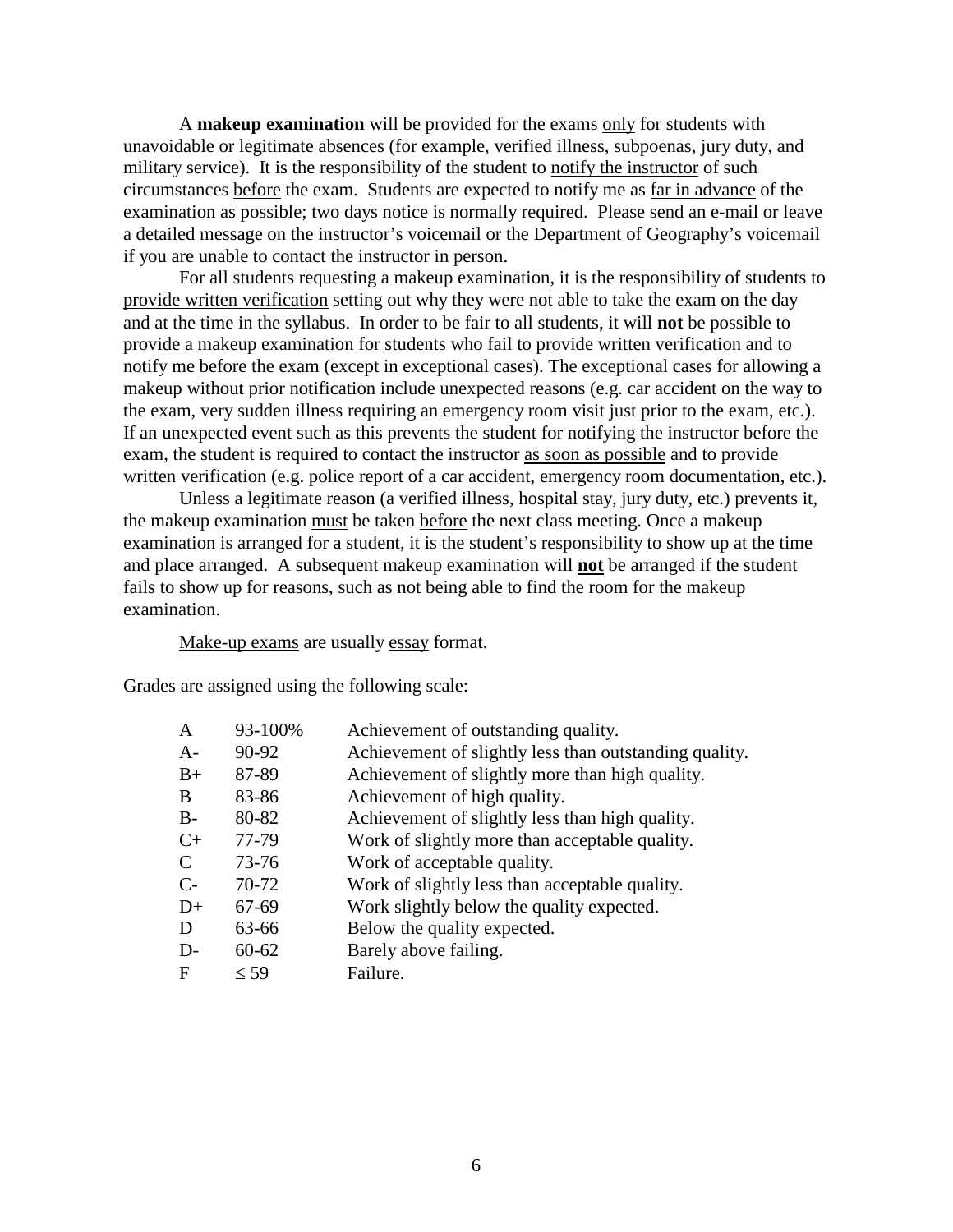There will be no extra credit offered in this course.

Students in L&S can register credit/no credit for one course per semester (with a maximum of eight courses) for courses, other than Honors courses, that are not in the student's major. Students who register credit/no credit for this course must earn a grade of "C-" or better to receive credit.

Registration Policies for late registration, change, add/drop and withdraw

Deadline for dropping full-term classes for full refund: February 4. Deadline for dropping full-term classes with partial refund/without "W:" February 18. Deadline to drop or withdraw from full-term classes ("W" on transcript): March 18.

Departments have the right to enforce class attendance policies, and may administratively drop students who do not meet these requirements. In particular, students who fail to attend a class during the first week of the semester may be dropped so that another student may be accommodated.

Students must obtain, in advance, instructor approval to enroll in courses that have any time conflict or overlap. Failure to do so may result in the student being administratively dropped from this course.

**Participation by Students with Disabilities:** If you need special accommodations in order to meet any of the requirements of this course, pleas contact me as soon as possible.

**Accommodations for Religious Observances:** Students will be allowed to complete examinations or other requirements that are missed because of a religious observance.

**Academic Misconduct:** The University has a responsibility to promote academic honesty and integrity and to develop procedures to deal effectively with instances of academic dishonesty. Students are responsible for the honest completion and representation of their work, for the appropriate citation of sources, and for respect of others' academic endeavors.

Academic dishonesty is any act by a student that misrepresents the student's own academic work or that comprises the academic work of another. Examples include cheating on examinations, plagiarizing (misrepresenting as one's own any work done by another), depriving another student of necessary course materials, or sabotaging another student's work. Academic dishonesty will result in an "F" for the course.

Classroom courtesy includes not talking in class with fellow class members or in any way disturbing class lectures; this includes sleeping or reading newspapers or other material not directly related to the class. If the class is interrupted to address an individual behavior problem, the first time is a warning, the second time is dismissal from the class.

**Complaint Procedures:** Students may direct complaints to the head of the academic unit or department in which the complaint occurs. If the complaint allegedly violates a specific university policy, it may be directed to the head of the department or academic unit in